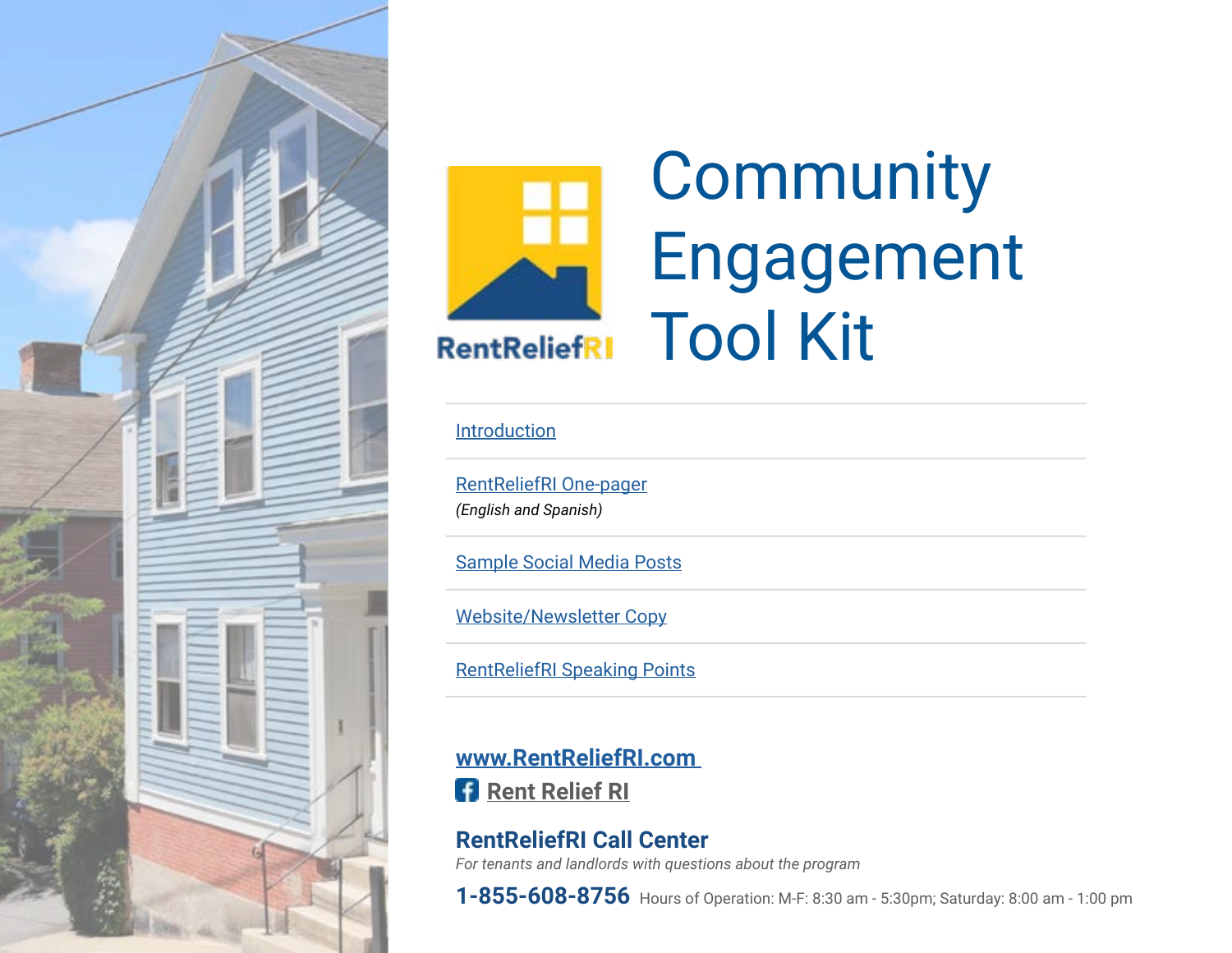### <span id="page-1-0"></span>The past year has been a challenging one for so many Rhode Islanders.

Every day we see first-hand the impact the COVID-19 pandemic is having on renters and homeowners struggling to keep a roof over their head and keep their families safe.

Fortunately, there is good news for Rhode Island renters with the recent launch of a new statewide rental assistance program, RentReliefRI, which provides rent and utility assistance for eligible families negatively impacted by the unprecedented loss of jobs and income due to COVID-19.

The success of this new program relies on both renters and landlords knowing about the program and how they can apply. We hope that you will partner with us to ensure that renters in every community are fully aware of this important opportunity.

We have developed a RentReliefRI Toolkit, which we hope that you will use in communicating about the program and sharing with your networks. We've included everything from sample social media posts, talking points, a program one-pager, and information on where renters can go if needing application assistance.

We look forward to working with you to ensure that Rhode Island renters have the tools, resources and information they need to stay stably housed.

Sincerely,

Curt forten

**Carol Ventura** *Executive Director of RIHousing*

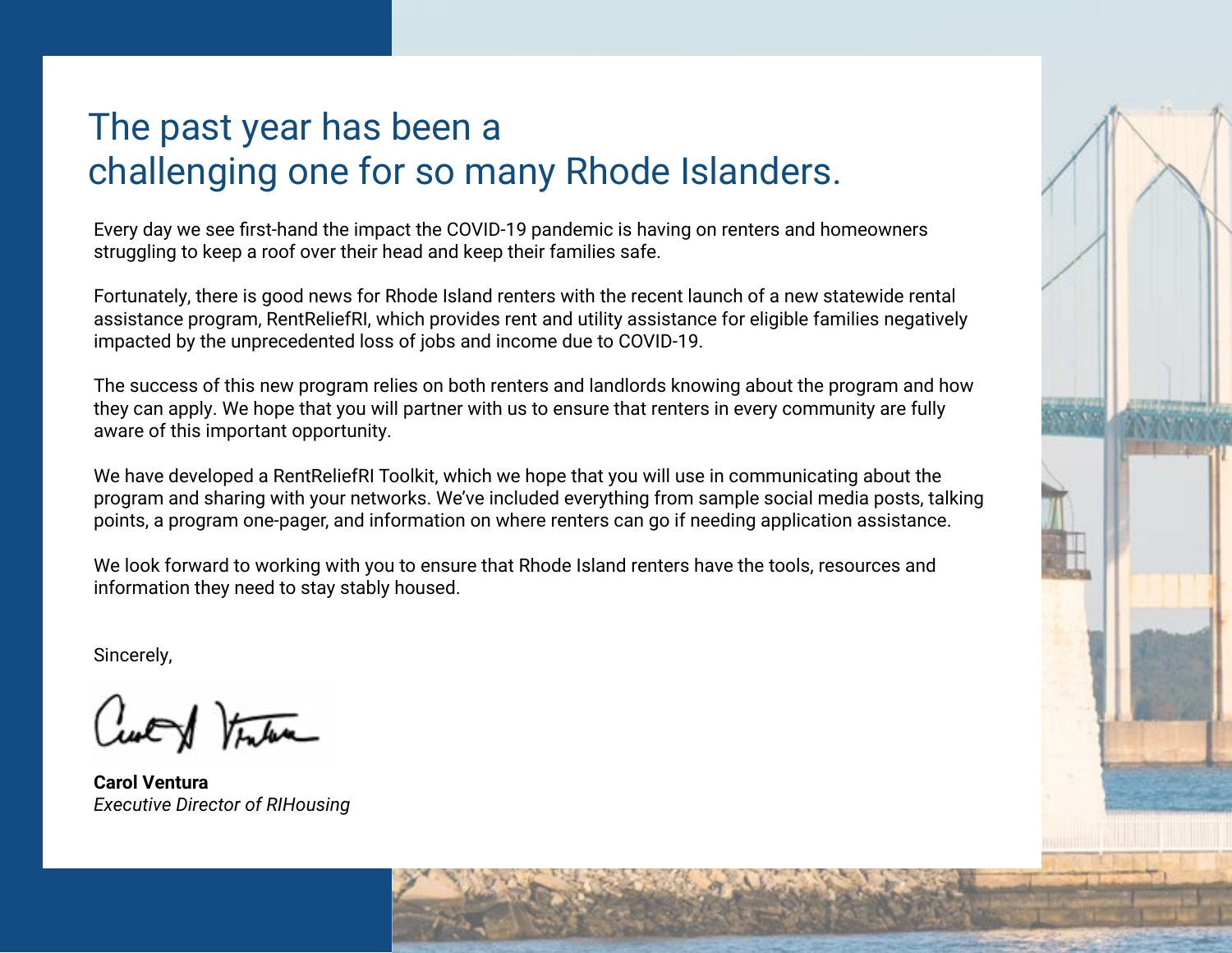### <span id="page-2-0"></span>Social Media Posts **FID**

**Are you a renter or landlord experiencing financial hardship due to the COVID-19 pandemic?** You may be eligible for rent and utility assistance through a new, statewide rental assistance program. RentReliefRI is now accepting applications for eligible Rhode Islanders. Learn more and apply at [www.RentReliefRI.com](http://www.RentReliefRI.com).

**Funds are now available to provide rental and utility assistance to help eligible RI renters maintain housing stability.**  Applications are available on [www.RentReliefRI.com](http://www.RentReliefRI.com)

If you are a RI renter or landlord that is applying for assistance through **RentReliefRI** and has questions, representatives are available to assist at **1-855-608-8756**.

**Behind on your rent or utility payments because of COVID-19?** Visit [www.RentReliefRI.com](http://www.RentReliefRI.com) for information on a new, statewide rental and utility assistance program available for eligible households.

RI renters have felt the brunt of job losses and financial hardship due to COVID-19. Fortunately, there's a new, **statewide rental and utility assistance program** to help. Up to 12 months of assistance is available for eligible households. Visit [www.RentReliefRI.com](http://www.RentReliefRI.com) for details and how to apply.

**RentReliefRI provides rental and utility assistance to help eligible renters maintain housing stability.**  Learn more: [www.RentReliefRI.com](http://www.RentReliefRI.com).

**A new, statewide rental assistance program is available for eligible RI renters.** Visit [www.RentReliefRI.com](http://www.RentReliefRI.com) to learn more about program guidelines and what you need to know to apply.

**RENTAL ASSISTANCE NOW AVAILABLE:** Visit [www.RentReliefRI.com](http://www.RentReliefRI.com) to learn more.



**[DOWNLOAD SOCIAL MEDIA IMAGES](https://www.rihousing.com/wp-content/uploads/RentReliefRI_SocialImages.zip)**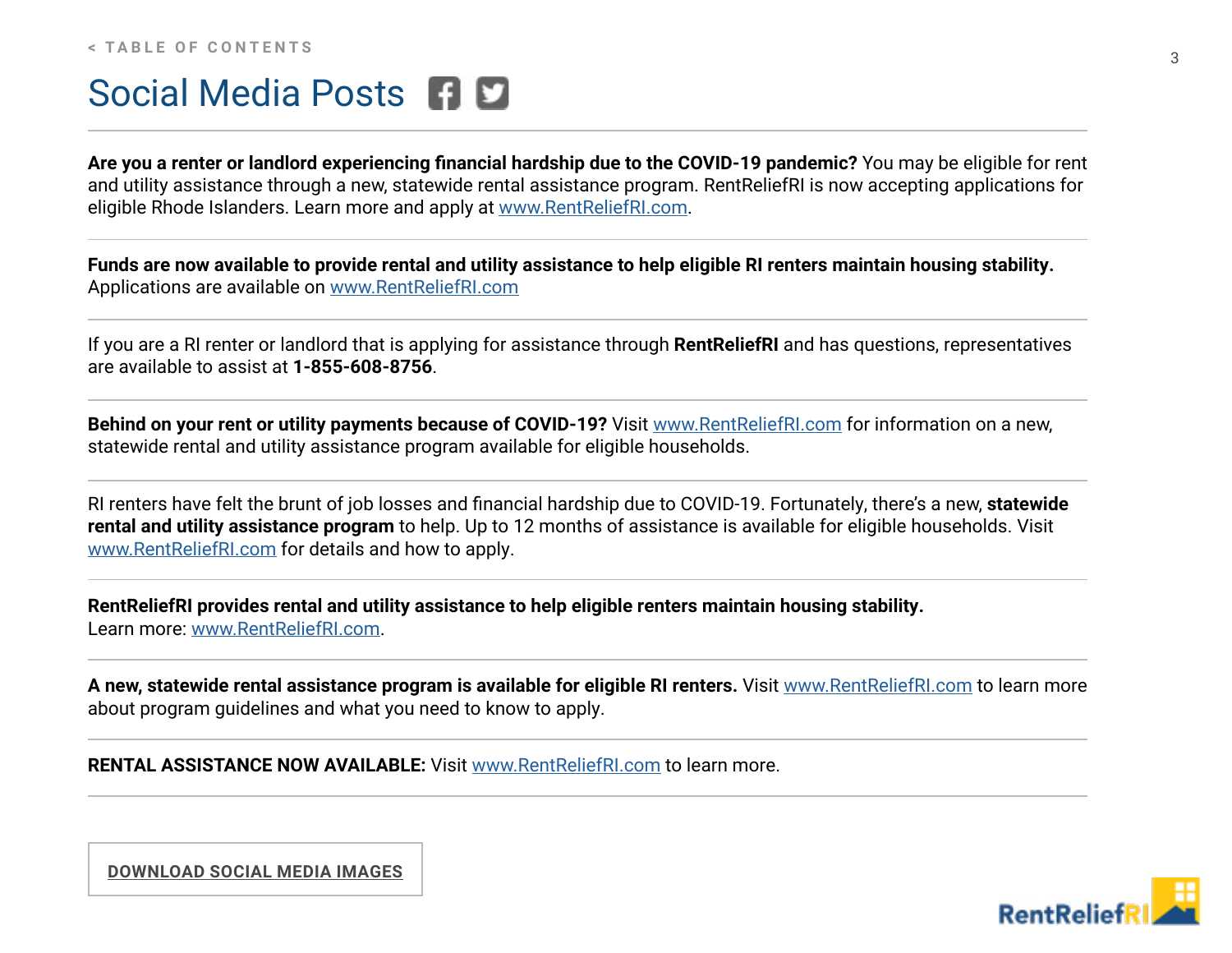### <span id="page-3-0"></span>Website/Newsletter Copy

#### **New statewide Rental Assistance Program: RentReliefRI**

I am pleased to share with you information on a new, statewide rental assistance program: RentReliefRI. Administered by RIHousing, the program provides rental and utility assistance to eligible Rhode Island households.

Renters who are struggling to pay their rent or utilities as a result of the COVID-19 pandemic may qualify for up to 12 months of assistance. The program can pay for rent and utilities owed back to April 1, 2020 and can also cover up to three months of upcoming rent. Renters may apply for help with paying for utilities even if they do not need help paying for rent.

Applicants must meet certain income limits and eligibility requirements. For more information, visit [www.RentReliefRI.com](http://www.RentReliefRI.com) and [download the one-pager here.](https://www.rihousing.com/wp-content/uploads/RentReliefRI_1Pager_EngSpa_03232021.pdf)

#### **About RentReliefRI:**

RentReliefRI is being supported, in whole or in part, by federal award number ERA0013 awarded to the State of Rhode Island by the U.S. Department of Treasury.

#### **Messaging to Constituents:**

Rhode Island renters have felt the brunt of job losses and financial hardship due to COVID-19. Fortunately, there's a new, statewide rental and utility assistance program to help. RentReliefRI provides assistance to Rhode Island renters struggling to pay their rent or utilities as a result of the COVID-19 pandemic. Rhode Island renters having trouble covering rent and/or utility payments may qualify for up to 12 months of assistance.

Known as RentReliefRI, the program can pay for rent and utilities owed back to April 1, 2020 and can also cover up to three months of upcoming rent. Renters may apply for help with paying for utilities even if they do not need help paying for rent.

Applicants must meet certain income limits and eligibility requirements. Eligible households must be at or below 80% of Area Median Income (AMI), which translates into approximately \$69,200 annual income for a family of four in most parts of the State. Funds will be paid directly to landlords and utility service providers.

For more information, visit [www.RentReliefRI.com](http://www.RentReliefRI.com) and [download the one-pager here.](https://www.rihousing.com/wp-content/uploads/RentReliefRI_1Pager_EngSpa_03232021.pdf)

#### **About RentReliefRI:**

RentReliefRI is being supported, in whole or in part, by federal award number ERA0013 awarded to the State of Rhode Island by the U.S. Department of Treasury.

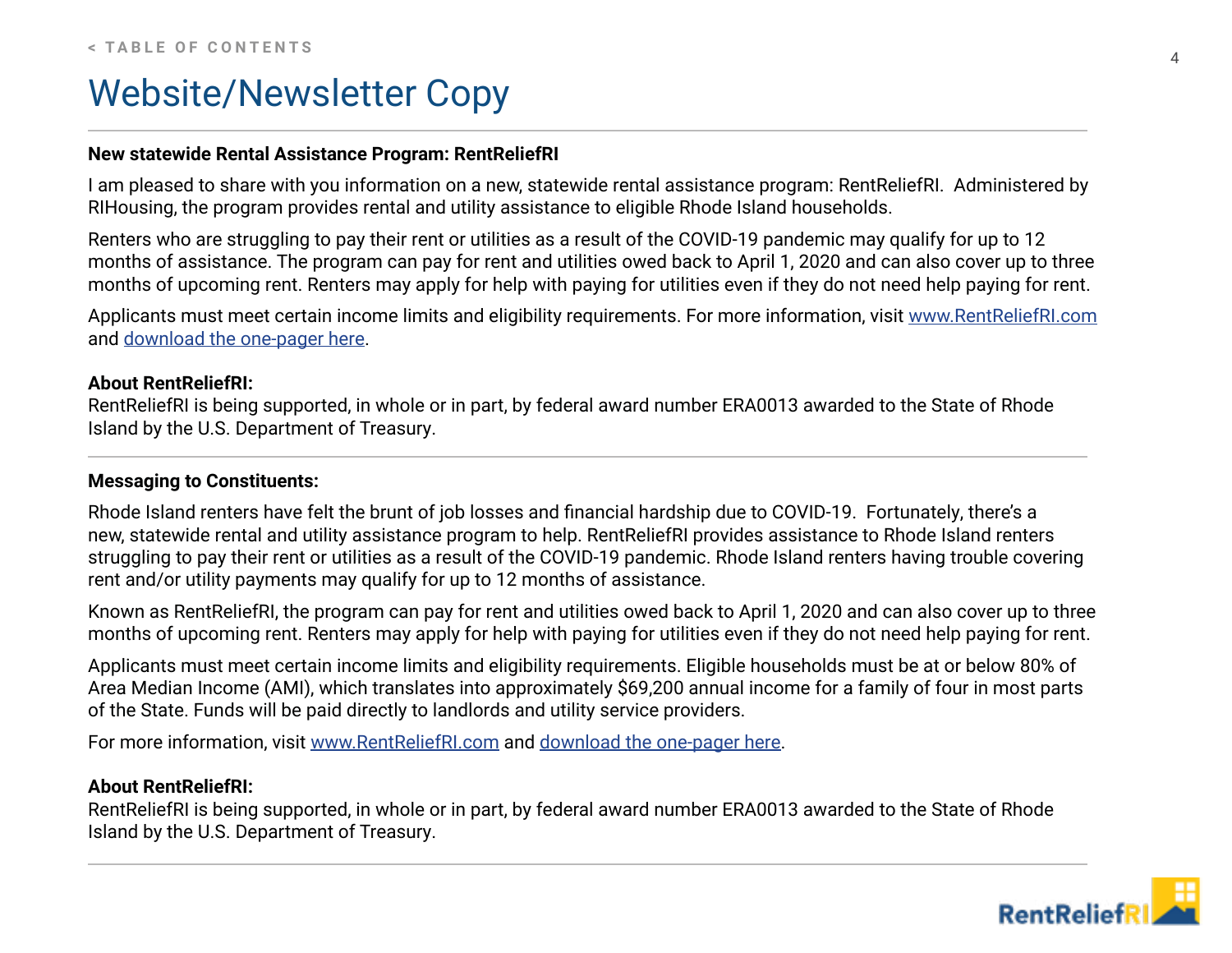### <span id="page-4-0"></span>Speaking Points

### **Program Overview**

- \$200 million in rent relief funds from the federal Emergency Rental Assistance (ERA) Program
- New rental assistance program, RentReliefRI, helps eligible Rhode Island renters struggling to pay their rent or utilities as a result of the COVID-19 pandemic.
	- Can be used to pay rent arrearages, forward facing rent, utility arrearages and certain other housing expenses
- Launched March 31, 2021
- Up to 12 months of assistance: can pay for rent and utilities owed back to April 1, 2020 and can also cover up to three months of upcoming rent.
- Applicants must meet certain income limits and eligibility requirements.
- Funds will be paid directly to landlords and utility service providers.
- Funding is available until September 30, 2022

### **Importance of new federal rental assistance funds**

- The COVID-19 crisis continues to impact Rhode Islanders across the state.
- These new federal funds will help struggling renters remain in their homes while also helping to stabilize the market by helping landlords who have struggled to make their mortgage payments due to lack of rental payments from tenants.
- RIHousing is working with organizations, elected officials and community leaders across the state to ensure Rhode Island renters and landlords are aware of the program.

### **Eligibility**

Three eligibility criteria:

- 
- 
- [Income Limit](https://www.rihousing.com/wp-content/uploads/RentReliefRI_80-percent-AMI.pdf) COVID-19 Impact Risk of housing instability or homelessness

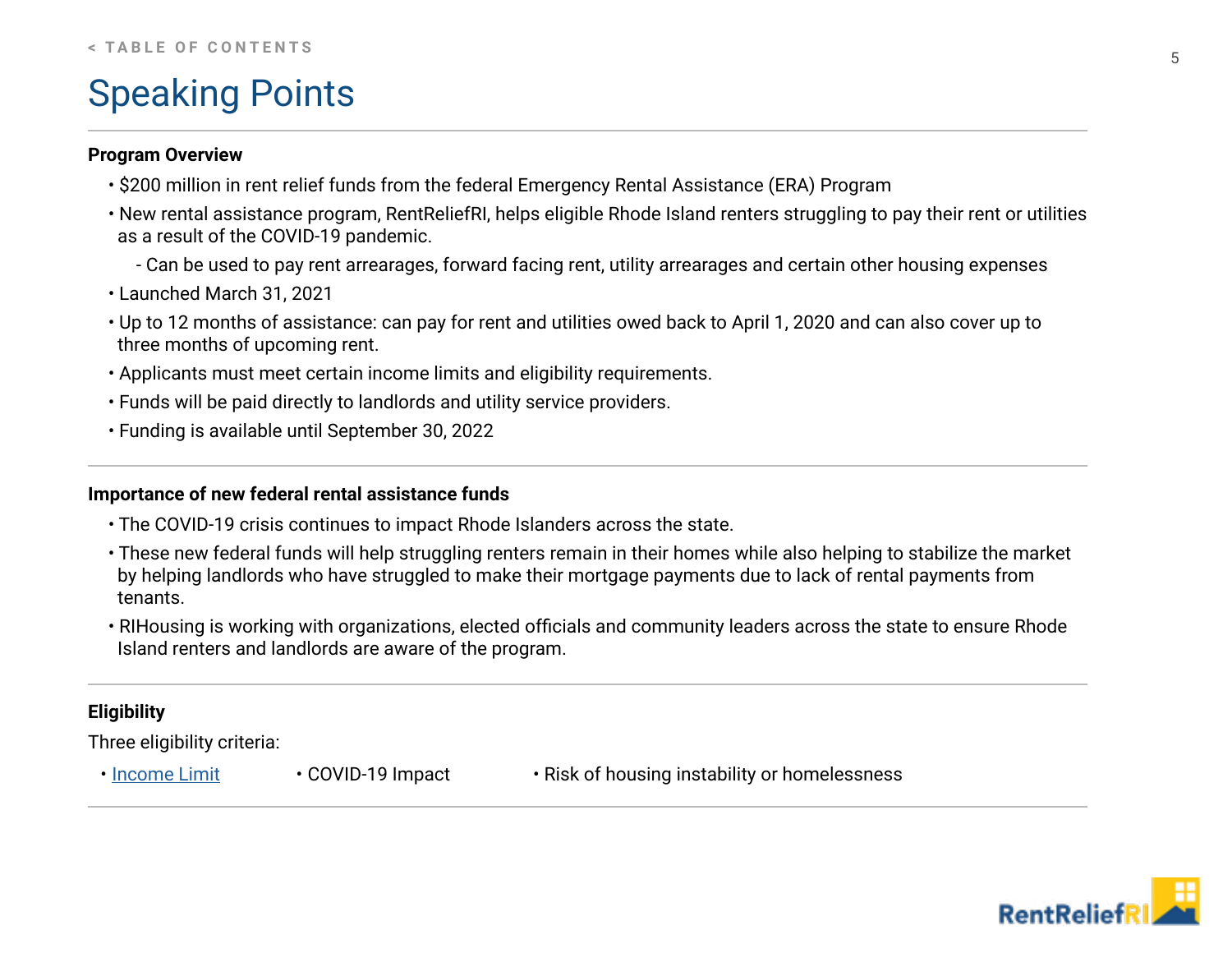### Speaking Points *continued.*

### **Applicants must have:**

- Qualified for unemployment benefits
- *OR*
- Have experienced a reduction in household income, incurred significant costs, or experienced other financial hardship due, directly or indirectly, to COVID-19.

### **Available Assistance**

Program may be used to pay:

- Rent arrears Forward facing rent Utility arrears
- Utility costs include electricity, gas, water and sewer, trash removal, and energy costs, such as fuel oil
- Applicants can receive up to 12 months of rent/utility assistance (15 months in exceptional cases)
- Eligible households must be at or below [80% of AMI](https://www.rihousing.com/wp-content/uploads/RentReliefRI_80-percent-AMI.pdf)
	- translates into roughly \$69,200 annual income for a family of four in most parts of the State
- Renters may apply for help with paying for utilities even if they do not need help paying for rent.
- No monthly cap on eligible rent relief.

### **How to Apply**

### **Visit [www.RentReliefRI.com](http://www.RentReliefRI.com)**

- Renters and landlords can go online to review the eligibility criteria and view the documentation needed.
- Applications are accepted via one, user-friendly portal
- For those who need it, application assistance is available through a network of community partners across the state; the listing is available online at [www.RentReliefRI.com](http://www.RentReliefRI.com)
- A call center is also available for tenants and landlords with questions about the program.
	- **RentReliefRI Call Center**: 1-855-608-8756
	- Hours of Operation: M-F: 8:30 a.m. 5:30 p.m.; Saturday: 8:00 a.m. 1:00 p.m.